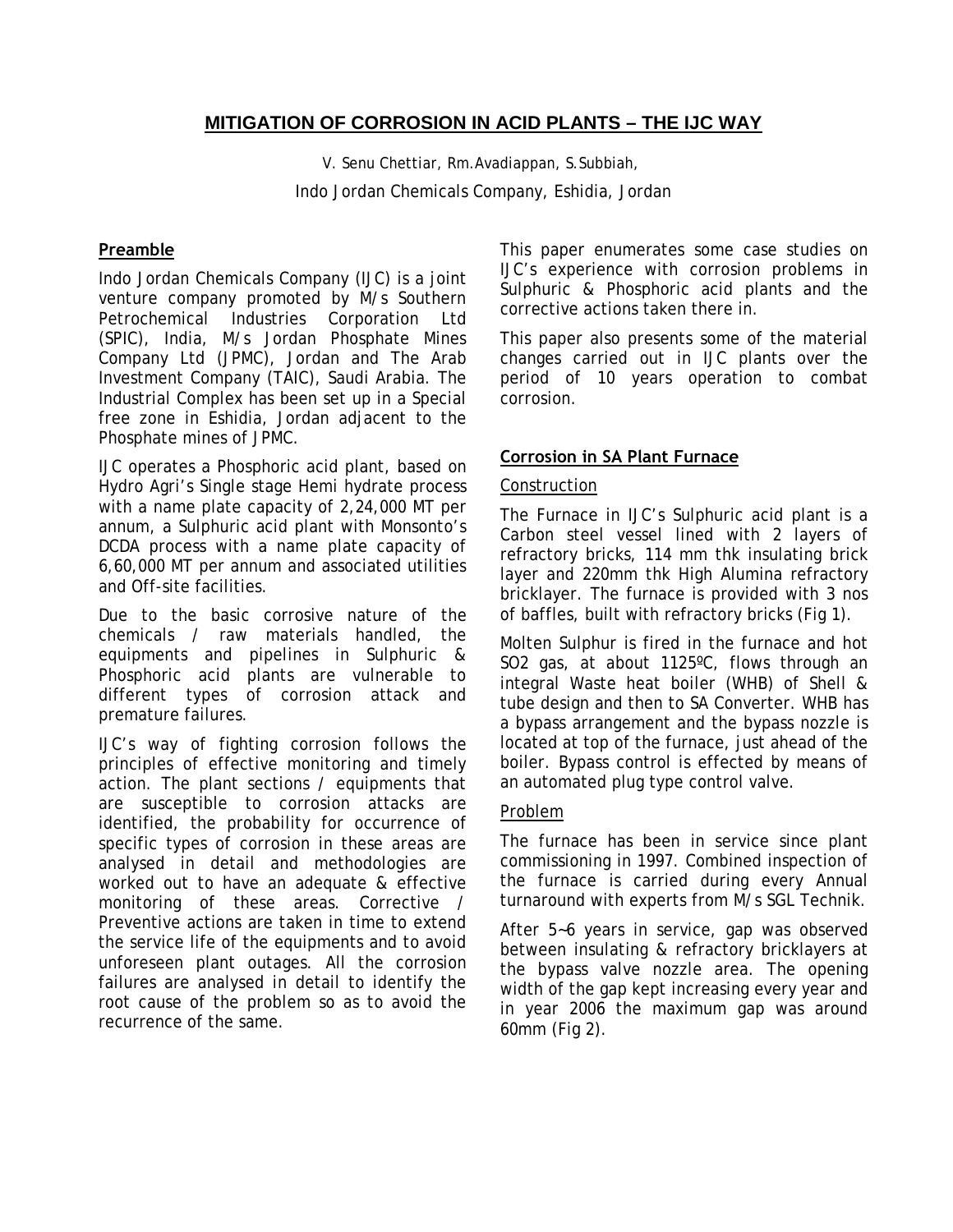



|  |  | Fig 2 Sulphur Furnace - Gap in Bricklining |  |  |  |
|--|--|--------------------------------------------|--|--|--|
|  |  |                                            |  |  |  |

The impact of this gap was analysed in detail to finalise the need & mode of repair. It was found that this gap will facilitate free passage of gas between the bricklayers and also between the shell and the insulating bricklayer.

Since the furnace is not insulated, the gas reaching the shell will condense into acidic sludge, resulting in possible corrosion of shell. Sagging of bricklining, observed around the bypass valve nozzle, also confirmed this possibility.



Fig 3 Sulphur Furnace – Accumulated Sludge

To ascertain the condition of the shell, ultrasonic thickness scanning was done for top half of the furnace shell during a short shutdown opportunity.

Thickness reduction was observed to the tune of around 30~40% of the original thickness for  $1/6<sup>th</sup>$  of the circumference at top. In the lower areas, thickness values were satisfactory.

#### Remedial Action Taken

Based on the inspection, it was confirmed that corrosive Sulphur sludge has got accumulated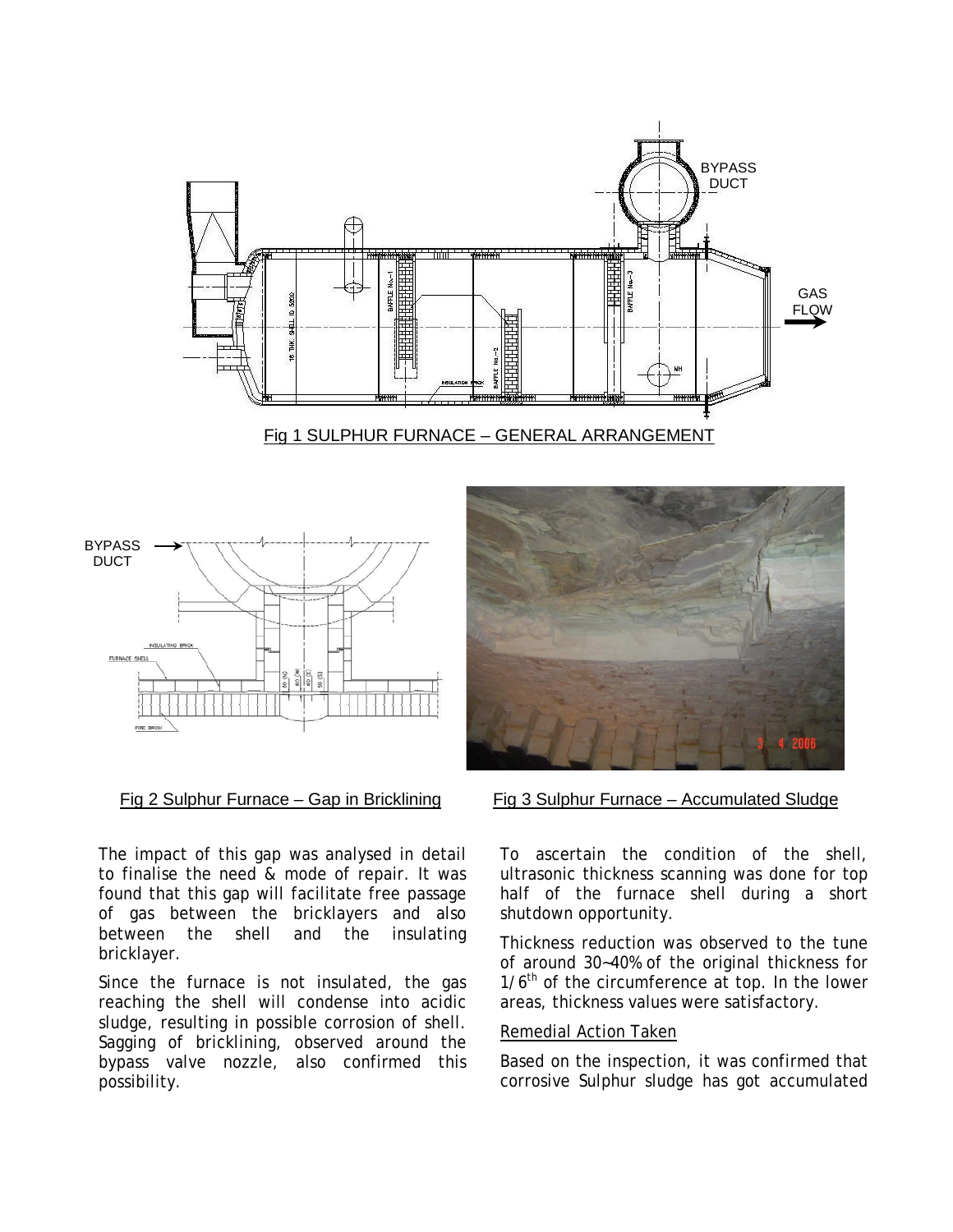beneath the shell Bricklining at top. The corrective action was planned on two modes.

1. To repair / strengthen the already corroded area of the shell - Carbon steel patch plates were welded over the corroded areas of the shell, identified by ultrasonic thickness scanning.

2. To arrest the source of gas entry – The sagged Bricklining around the bypass nozzle was replaced with new bricks for an area of around 2.2m x 4.5m.

After removal of bricks, sludge accumulation was observed between insulating brick layer and shell plate for a max thickness of 110mm, confirming our analysis (Fig 3)

### Action plan for the future

Sludge accumulation has spread over a wider area along the length and circumference of the shell. This sludge has not been removed completely. Only the gas entry point has been repaired. Further corrosion of the shell is likely, due to the accumulated sludge. The following plan of action is planned for the future.

- Regular thickness monitoring of the shell will be done during every shutdown. Patch welding will be carried out in stages wherever thickness reduction is observed.
- Condition of Shell Bricklining will be monitored during every shutdown. If any further sagging / detachment of bricklayers is observed, then Bricklining replacement will be carried out in these areas in stages.

## **Corrosion in Interpass Absorption Tower**

## Construction

In Interpass Absorption tower (IPAT) in SA plant, 98% Sulphuric acid is circulated to absorb SO3 in converter 3<sup>rd</sup> bed outlet gas. Material of construction for the tower is carbon steel and the acid distribution headers and distribution troughs are made up of Sandvik SX material.

The tower is equipped with 34 nos of Inverted candle type Mist-Eliminators to remove acid mist from the gas. These candle filters were fitted over a SS316L tubeplate. The lower portion of the tower in contact with flowing acid is lined with Rephanol + Acid proof bricklining. In the top portion of the tower, above the tube plate, there will be only acid free gas and hence it is free of any lining.

## Problem & Analysis

In June 2005, a leak was observed in the IPAT shell just above the candle filters fixing tube plate. As a temporary measure, plant was stopped for a brief period and the leaking area was patch welded from outside with SS316L plates. Subsequently, between June 2005 & Mar 2006, leaks were observed in 3 occasions in the nearby areas and all these areas were patch welded from outside. Based on thickness scanning, preventive patch welding was also done in the nearby areas wherever thickness reduction was observed.

The problem was analysed in detail. The acid free gas is not corrosive to Carbon steel. Corrosion of shell is possible only if there is acid mist carry over above the tube plate. The probable scenarios could be any or all of the following

- Damage to candle filters
- Gasket failure between candle filter flange & tubesheet
- Corrosion & puncture of SS316L tubesheet

Since, corrosion of SS316L tubesheet is unlikely, it was concluded that damage to candle filters or the gasket failure had caused acid mist carry over & shell corrosion.

## Remedial Actions

Annual turnaround of SA plant was planned in end March 2006. During this turnaround, Replacement / Patch welding of punctured area of the shell was planned.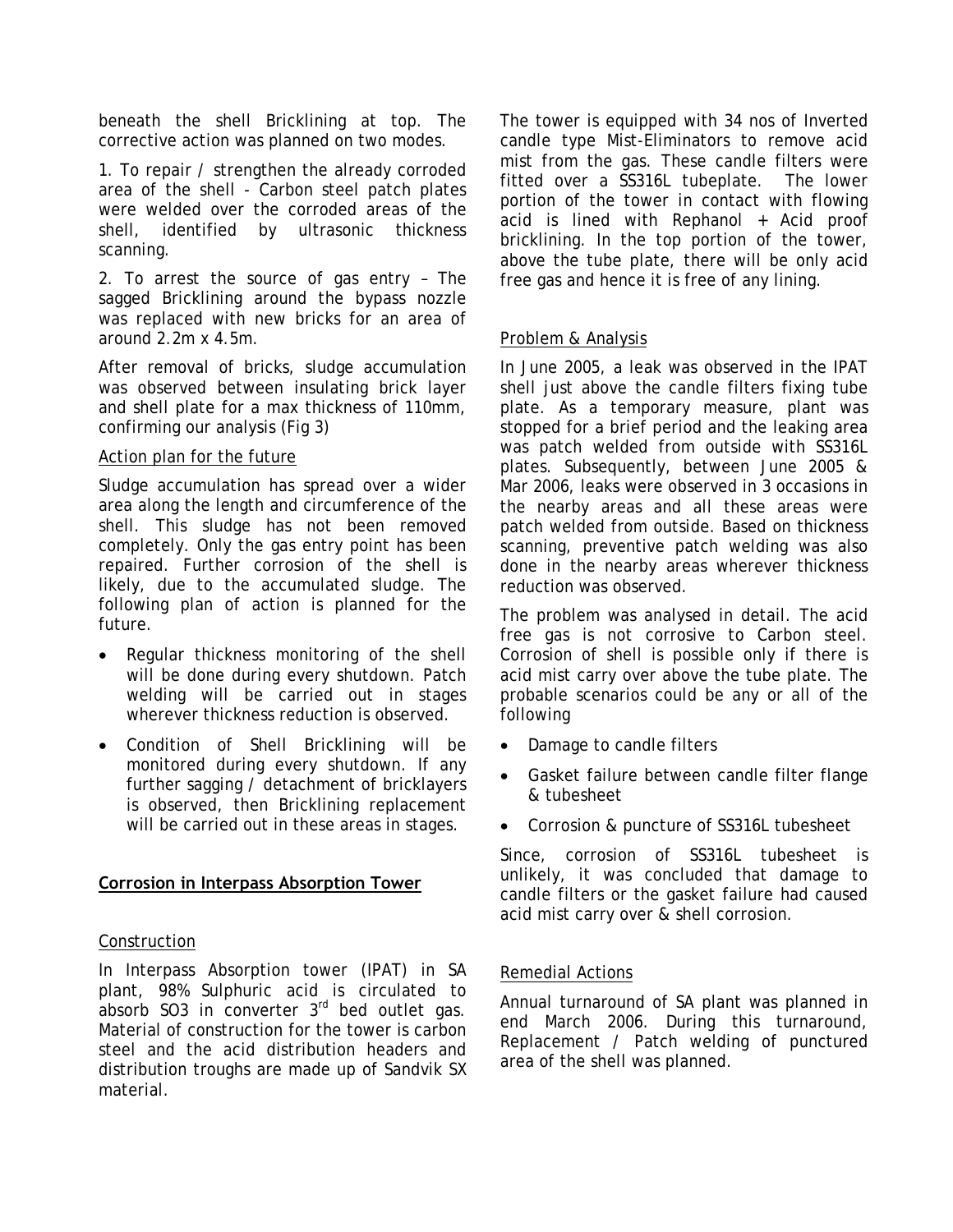

During Turnaround 2006, internal inspection of the tower was done and following were the observations

- 4 Nos of candle filters, near to the shell leak area were found heavily corroded / punctured in the bottom collar portion, just above the seating flange (Fig 4).
- Gaps were observed between the candle filter flanges and the fixing tubesheet surface.
- At the leaky area of the shell, the shell plate was found completely corroded for a wider area.

From these observations, it was inferred that splashing of acid mist through the openings in the candle filters had caused shell corrosion / leak. Corrosion resistance of Carbon steel in the concentrated Sulphuric acid environment is mainly contributed by the formation of

adherent Iron Sulphate film in static & low velocity conditions. The high velocity splashing of acid mist would have not only damaged this protective film and also prevented further formation of the same.

All the candle filters were replaced. Adequate seating of candles over the tubesheet was ensured by light passing test.

Thickness scanning was done for the shell. Additional SS316L, outside patch welding was done over the corroded area of the shell. To avoid acid entrapment between the original shell and the outside patch plate, the shell plate edges were seal welded to the patch plate from inside.

### Action plan for the future

- Periodical on-line thickness monitoring of shell will be done every 6 months
- During every shutdown, in addition to routine inspection of Mist-Eliminators, thickness scanning will be done for the bottom collar portion.
- If any anomalies are detected in above inspections, further course of action will be decided.

Since the repairs jobs in Apr 2006, no problems have been observed so far.

## **Interchanging of Acid ports in Acid Coolers**

IJC operates 6 nos of Plate heat exchangers in SA plant for cooling 98% Sulphuric acid.

The material of construction for the heat transfer plates is Hastalloy C 276 with VITON B gaskets.

The heat transfer plates in the acid cooler are subjected to uniform corrosion due to acid flow. Corrosion rate will be more at the acid inlet nozzle area due to the combined effect of Erosion - corrosion. Due to impingement action of incoming acid, the protective layer gets damaged enhancing corrosion susceptibility.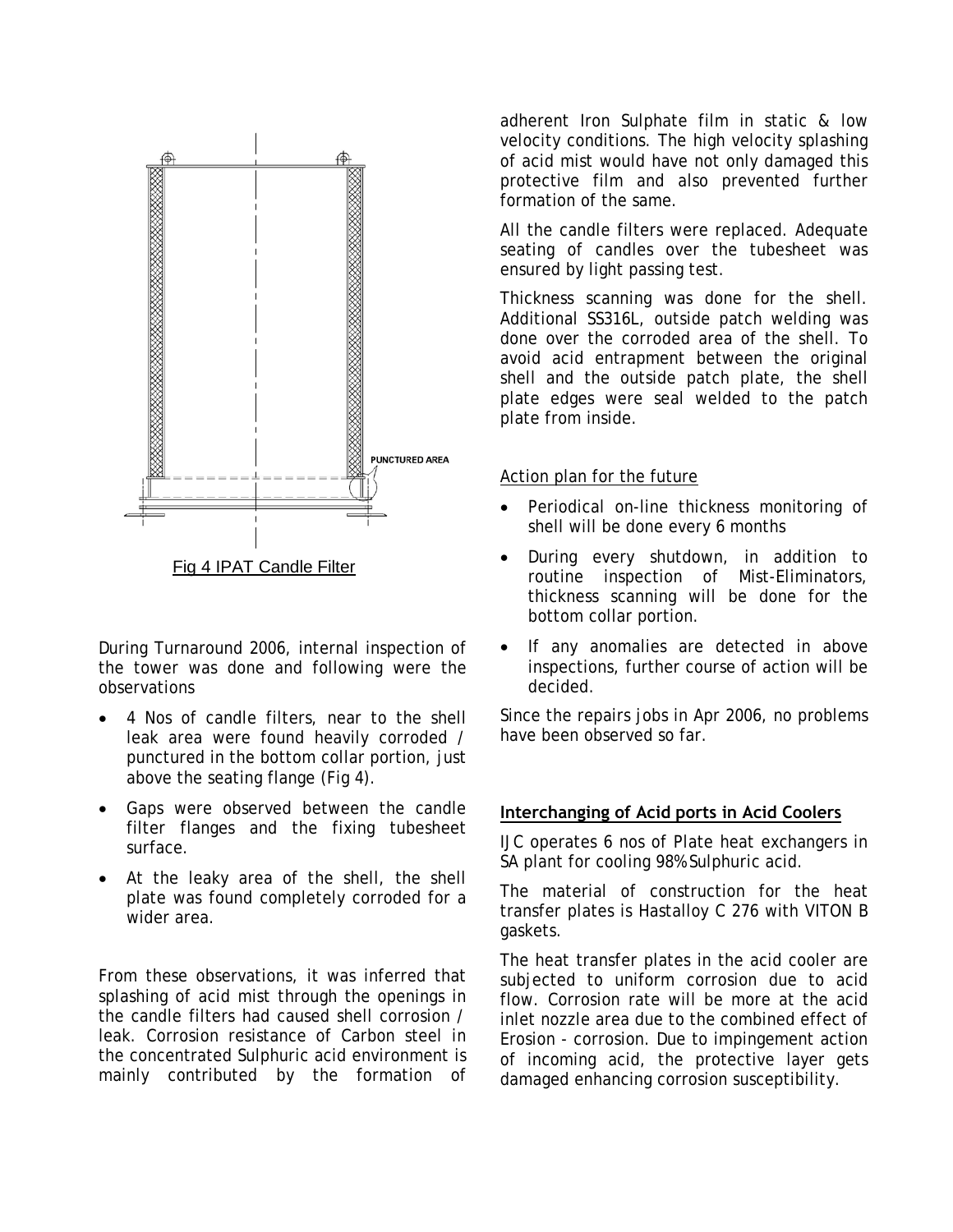

Fig 5 Scheme for interchanging Acid ports in Acid coolers

The plates normally fail (thinned down and punctured) at the acid inlet nozzle area, necessitating replacement of the entire plate pack though the other areas of the plates still have useful service life left in them.

In IJC, the average service life of the coolers is only 4~5 years. To enhance the service life of the coolers, it is proposed to interchange the acid inlet & outlet ports in the coolers which is the common industrial practice. By this way, the total amount of corrosion at acid inlet area over the entire service life is distributed over two nozzles instead of getting concentrated in one nozzle.

Another problem faced in these coolers is blockage of acid channels by the broken pieces of ceramic packing, carried over from the acid towers. These blockages resulted in low heat transfer coefficient.

As per the recommendations of the supplier, Alfa Laval, the most effective method to remove these blockages is by back flushing the coolers with 100% acid flow. Interchanging acid inlet & outlet ports will facilitate this back flushing too.

But the problem with port interchanging is that in IJC, Material of construction for the acid lines is Sandvik SX. These lines are all-welded construction with minimal no. of flanges. Any such port interchanging involves extensive cutting & welding in the SX lines. These SX lines have been in service for around 10 years. Over this period, the material has lost its weldability and attempts to carry out repair welding in these lines were not successful in the past. Any welding in these old lines resulted in numerous cracks in Heat affected zone. Introduction of more flanged joints in Sulphuric acid line is also not preferred.

Hence, a novel scheme has been worked out wherein the coolers will be shifted backwards by about 2m. The gap between the existing acid line flanges and the new position of cooler nozzles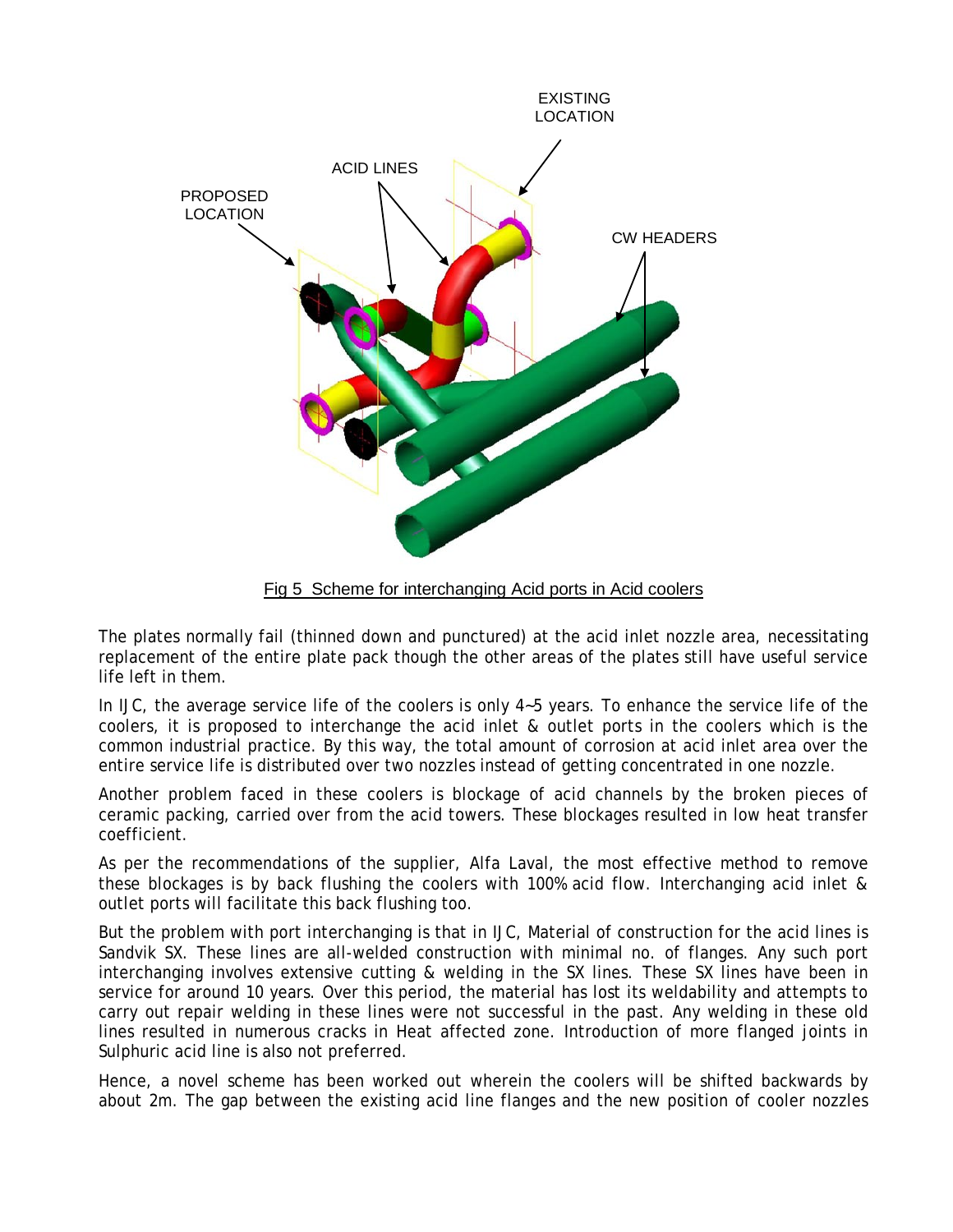will be bridged by 2 nos of flanged spools, routed in such a way to effect the port interchange (Fig 5).

In future, acid port interchange in the coolers can simply be done by relocating the coolers and installing or removing these additional spools. Since the nozzle size in 5 out of 6 coolers is same, these spools can be maintained as common spare for all these 5 coolers. Fabrication of these spools is an one time expenditure.

This modification is planned for next ATA 2008. Thickness of the heat transfer plates at the acid inlet port in all the coolers will be checked with Micrometer. The original thickness of the plates is 0.6mm. If the measured thickness is less than 0.4mm, port interchanging will be carried out by introduction of these prefabricated flanged spools. By carrying out this modification, a permanent & simple system for interchanging of acid ports in Sulphuric acid coolers will be made available.

Interchanging of CW – Acid ports is not considered at present. As per the manufacturer's recommendation, interchanging of Acid – CW channels will result in swelling of gaskets necessitating replacement of gaskets.

# **Changes in Material of Construction in IJC**

Selection of right material for a given service plays a prominent role in ensuring availability and reliability of the plant equipments. There are many variants in the operating parameters in actual plant operation that the designer has not foreseen in the design phase of the project. In addition, advancement in material science engineering has thrown open a wide range of materials for selection.

The industry has an excellent history of operating experience with different materials, which will form the basis for selection of materials suitable for any specific application.

In IJC, over the years of existence, several changes were made in material of construction for the plant equipments and pipelines.

The basis for effecting change in material of construction in IJC are

- Changes in operating parameters & raw material quality
- Improved service life
- Improved reliability
- Ease of maintenance &
- Ease of cleaning

These changes have paid rich dividends in maximizing the On-stream efficiency of the IJC's acid plants.

Some of such changes carried out in IJC are as follows

#### Demisters for Air drying tower in SA plant

Drying tower in SA plant has two decks of demisters, Primary & Secondary. Original material of construction for both the demisters is SS316 Ti.

To improve the service life of the demisters, Alloy 20 demister pads were tried in both Primary & Secondary deck. But these demisters have failed within a year of service.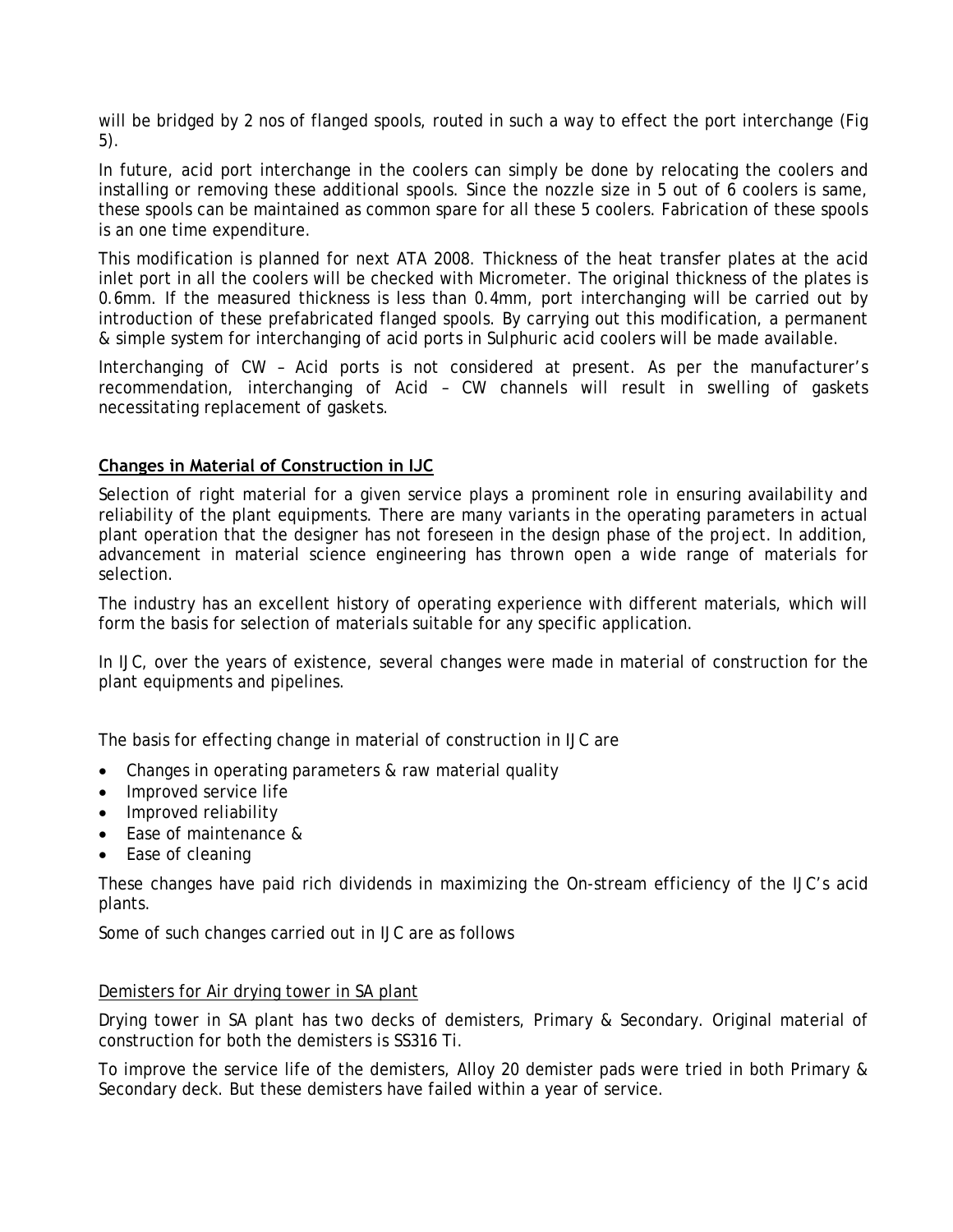Then, demisters with 'Lewmet' meshes were installed as Primary demisters and the performance was relatively satisfactory.

Recently, both Primary & Secondary demisters were replaced with 'ZECOR' demisters, supplied by Monsonto Envirochem. Zecor is an Austenitic stainless steel with higher Silicon content that has excellent corrosion resistance in Strong Sulphuric acid.

Zecor meshes have been in service since Nov 2005 in Secondary demister and since Apr 2006 in Primary demisters. The performance so far, is satisfactory.

#### Process vessels in PA plant

Process vessels handling Phosphoric acid in differing concentrations in the Filtration section were originally Carbon steel vessels lined with Butyl rubber. These are vertical cylindrical vessels equipped with agitators and fitted with rubberlined baffles.

In these vessels, often rubberlining damages and leaks were observed in the baffles fixing area of the shell due to more erosion at these areas. During manual cleaning, the vessel rubberlining gets damaged resulting in leaks.

In order to improve the reliability of these vessels, all the rubberlined tanks were replaced with all metallic tanks. The materials of construction for the Metallic tanks were Sanicro 28, SS316L & SS304L based on the concentration of acid being handled. The high capital cost for this modification has been justified by reduced maintenance and improved availability of these tanks.

### Pumps for acid & Slurry service in PA plant

Originally these pumps had rubberlined CI impellers with rubber liners for the casing. The life of these impellers and the liners was about 3 months only. After detailed analysis and in discussion with OEM of these pumps, the rubberlined impellers were replaced with metallic impellers of specifically developed Duplex stainless steel material, suitable for the service conditions.

Service life of these metallic impellers is around 12 months and the performance of these pumps is satisfactory.

## Process pipelines in Phosphoric Acid plant

Suction & discharge lines of Concentrator circulation pumps in Concentration section were originally Ebonite rubberlined Carbon steel lines. Frequent leaks were observed in the pump discharge lines especially at the reducer in the pump immediate discharge, severely hampering the reliability of these pumps. Hence these reducers alone were replaced with flanged Sanicro 28 spools and the performance since then was satisfactory.

For handling process acids of various concentrations in filtration section, originally Butyl rubberlined carbon steel pipelines were used. However due to maintenance and cleaning problems faced with these lines, these lines were changed in a phased manner to Poly propylene (PP) lines with 10 bar pressure rating. Once these PP lines are well supported as per the specifications, they give a better service life. PP lines also have relatively less scaling tendency as compared to CSRL lines. Cleaning is also easier.

650 NB slurry re circulation line, from Flash cooler to Reactor, in Reaction section was originally Carbon steel line with 65mm thk carbon bricklining. Frequent scaling build up problem was experienced in these spools. Cleaning was also difficult in bricklined piping. After a detailed analysis, these spools were replaced with flanged Sanicro 28 spools. Since then, the scaling build up was less and cleaning was also easier resulting in improved reliability.

All liquid piping in gas scrubbing section were originally PVC reinforced with GRP (RPVC). The performance of the material was good. However, repair of RPVC pipelines is difficult and also the